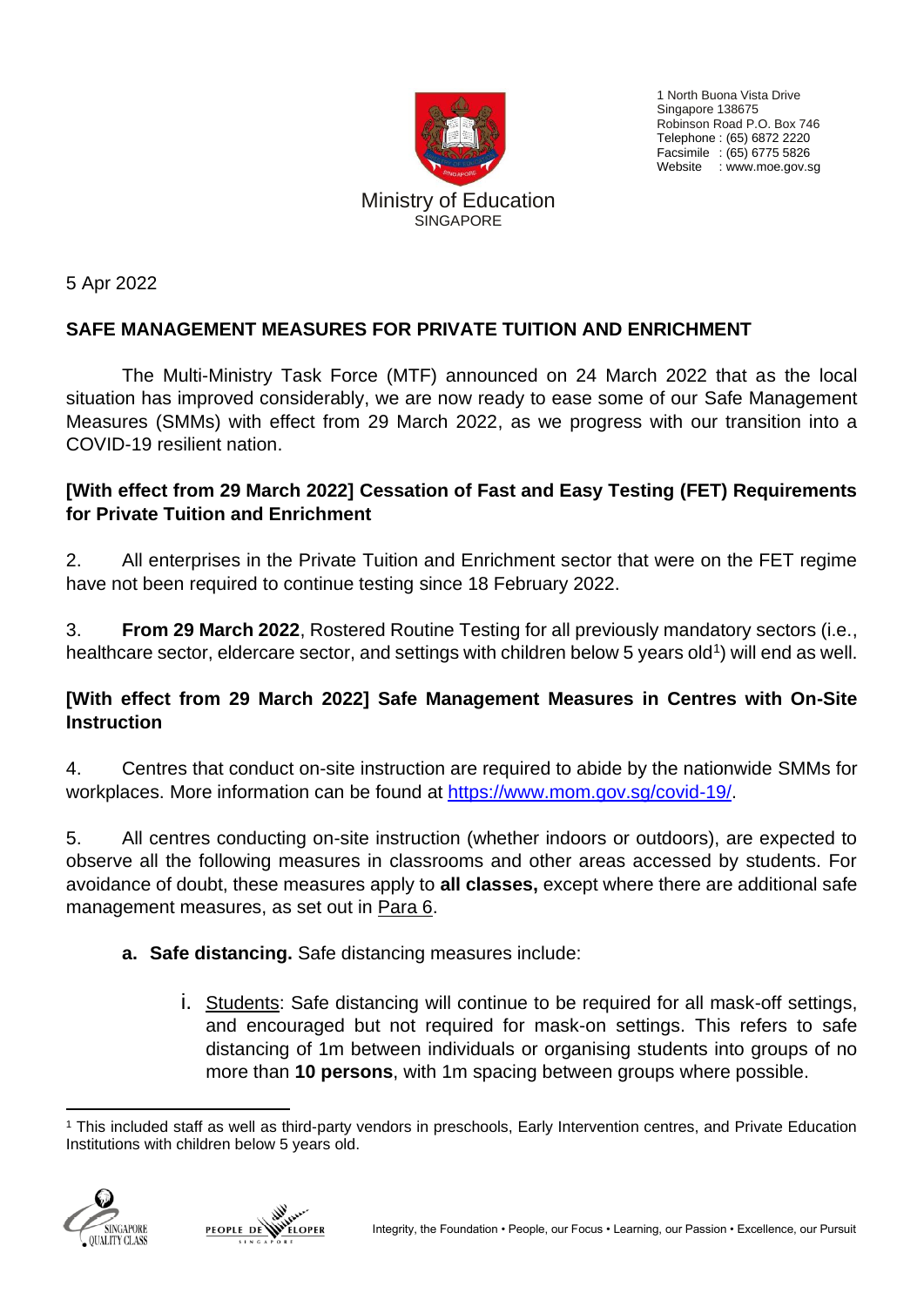- ii. Capacity: Mask-on classes can proceed without being subject to any capacity limit, subject to prevailing fire safety and room capacity requirements.
- **b. Health declarations.** Students and staff who are on Health Risk Notice (HRN) are encouraged to minimise unnecessary social interactions. In the event that they need to enter the centre, they may only be allowed to enter the centre if they produce photoevidence of a negative Antigen Rapid test (ART) taken on that day.
- **c. Sharing of equipment**. Sharing of all equipment (e.g., props, music scores, and microphones) should be avoided as far as possible. If this cannot be done, the equipment should be thoroughly cleaned and/or disinfected before being handled or used by others.
- **d. Wearing of masks.** 
	- i. **For indoor classes, masks must be worn as a default at all times,** except for persons allowed to use face shields instead of masks (e.g., persons with health conditions resulting in breathing/medical difficulties when a mask is worn for a prolonged period). Instructors are expected to wear a surgical mask or reusable masks of equivalent effectiveness at all times.
	- ii. For outdoor classes (i.e., held in open spaces), individuals may choose to wear masks for personal protection and to protect others, especially in crowded areas.
- **e. Ventilation.** All premises should abide by the latest guidance on improving ventilation and indoor air quality in buildings amid the COVID-19 situation, available on the [NEA](https://www.nea.gov.sg/our-services/public-cleanliness/environmental-cleaning-guidelines/advisories/guidance-on-improving-ventilation-and-indoor-air-quality-in-buildings-amid-the-covid-19-situation)  [website.](https://www.nea.gov.sg/our-services/public-cleanliness/environmental-cleaning-guidelines/advisories/guidance-on-improving-ventilation-and-indoor-air-quality-in-buildings-amid-the-covid-19-situation)

6. Different class size and group size limits apply to some classes, including those involving indoor mask-off activities, depending on the activity, setting and vaccination<sup>2</sup> status of students:

- a. For all sport or physical activity classes, as well as outdoor dance classes, please refer to the Sport Singapore advisory, available at [https://www.sportsingapore.gov.sg/COVID19/Safe-Management-Measures.](https://www.sportsingapore.gov.sg/COVID19/Safe-Management-Measures)
- b. For indoor dance classes, singing, the playing of instruments that require the intentional expulsion of air (e.g. wind/brass instruments), voice training, and speech and drama classes, please refer to the National Arts Council's advisory, available at [https://www.nac.gov.sg/support/covid-19/safe-management-measures-smms.](https://www.nac.gov.sg/support/covid-19/safe-management-measures-smms)

<sup>2</sup> Please refer to the First Schedule of the Infectious Diseases (COVID-19 Access Restrictions and Clearance) Regulations 2021 for the most updated information on the vaccination regimen and approved vaccines recognised for eligibility for vaccination differentiated SMMs.



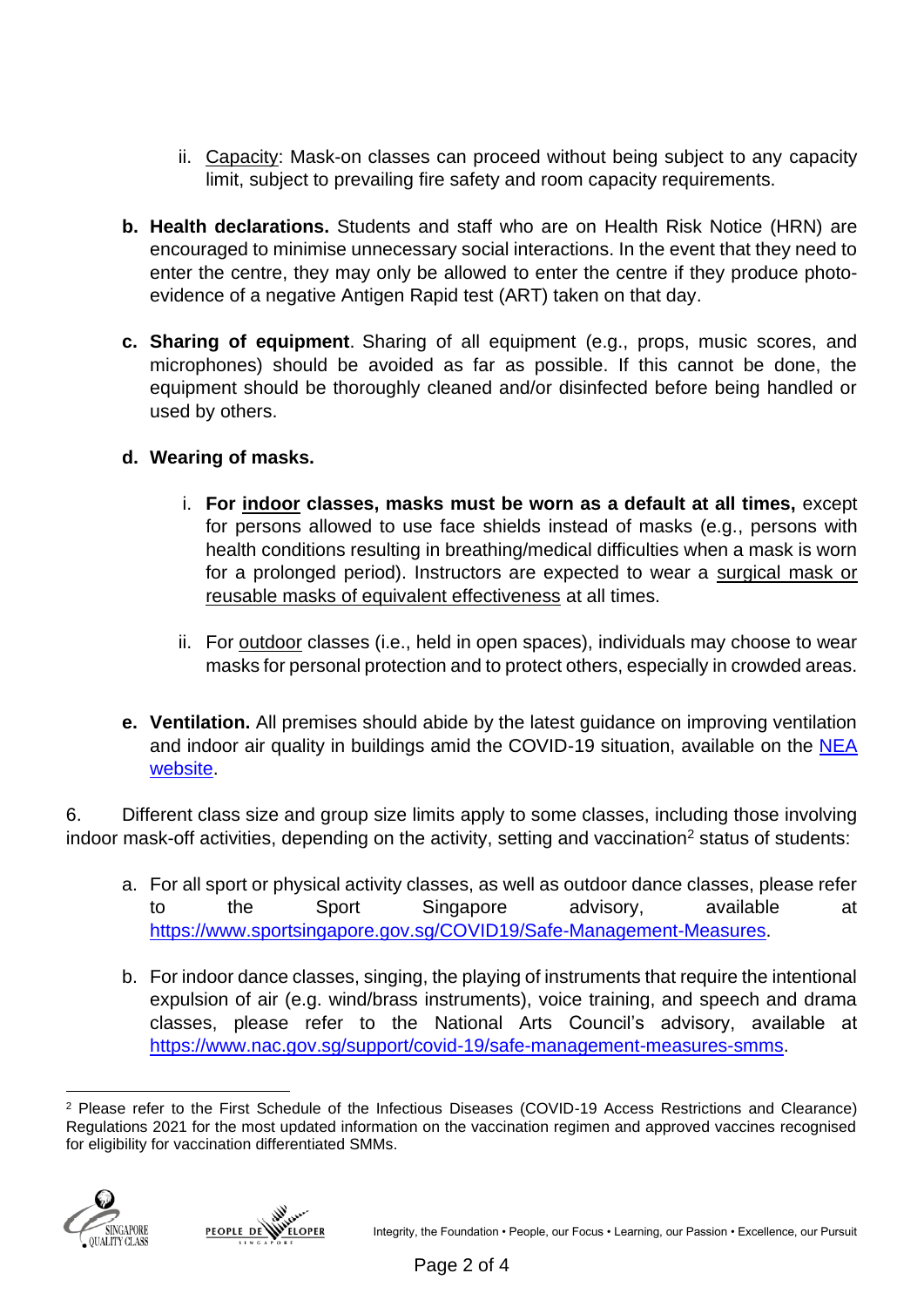7. Centres should also abide by other sector-specific safe management measures available on the [GoBusiness website,](https://covid.gobusiness.gov.sg/safemanagement/sector/) and to prevailing circulars issued by the Government.

## **[With effect from 29 March 2022] Indoor Live Performances**

8. Tuition and enrichment centres may hold indoor live performances, subject to adherence to safe management measures outlined in the National Arts Council Advisory, available at [https://www.nac.gov.sg/support/covid-19/safe-management-measures-smms/updated](https://www.nac.gov.sg/support/covid-19/safe-management-measures-smms/updated-resumption-of-live-performances)[resumption-of-live-performances.](https://www.nac.gov.sg/support/covid-19/safe-management-measures-smms/updated-resumption-of-live-performances) MOE's approval will no longer be required.

## **Private Tuition / Enrichment in Private Residences**

9. Home-based tuition/enrichment that conduct in-person lessons will be subject to the prevailing national group size limit and number of unique household visitors allowed at any one time. Individuals who visit private residences to provide tuition and enrichment are strongly advised to only visit other residences if they are fully vaccinated, so as to protect those who are unvaccinated from exposure to the virus. The prevailing national limits can be found at [https://www.moh.gov.sg/covid-19-phase-advisory.](https://www.moh.gov.sg/covid-19-phase-advisory)

10. Home ventilation should be improved by opening doors and windows. Fans can be used to promote air circulation when needed.

# **[Updated 5 Apr 2022] SafeEntry and TraceTogether Programme**

11. Since 17 May 2021, all tuition and enrichment centres must implement TraceTogetheronly SafeEntry (TT-only SafeEntry) at their premises. It is also mandatory for all tuition and enrichment centres to deploy SafeEntry Gateway (SEGW) to facilitate SafeEntry check-in. Tuition and enrichment centres are reminded to download the SafeEntry (Business) app to use the SEGW function, or register for a SEGW box at [go.gov.sg/gateway-overview.](file:///C:/Users/MOE-11599I/AppData/Local/Microsoft/Windows/INetCache/Content.Outlook/RYFIWX0Y/go.gov.sg/gateway-overview)

12. Entry to the centres is allowed only if the individual checks-in using TT-only SafeEntry. This includes staff, students aged 7 years and above, parents and other visitors. If any student forgets to bring his/her TT token and is unable to download and use the TT app on his/her phone (e.g., phone is out of battery), the student's personal details should be noted down as a last resort, before he/she is granted entry. The centre should retain all such records for at least a month to facilitate contact tracing, if necessary.

13. Tuition and enrichment centres located within premises (such as malls) that already require SafeEntry upon entry, need not conduct SafeEntry. However, they will need to do so if they operate outside the hours of the premises or have their own direct entrances separate from the mall entrance.